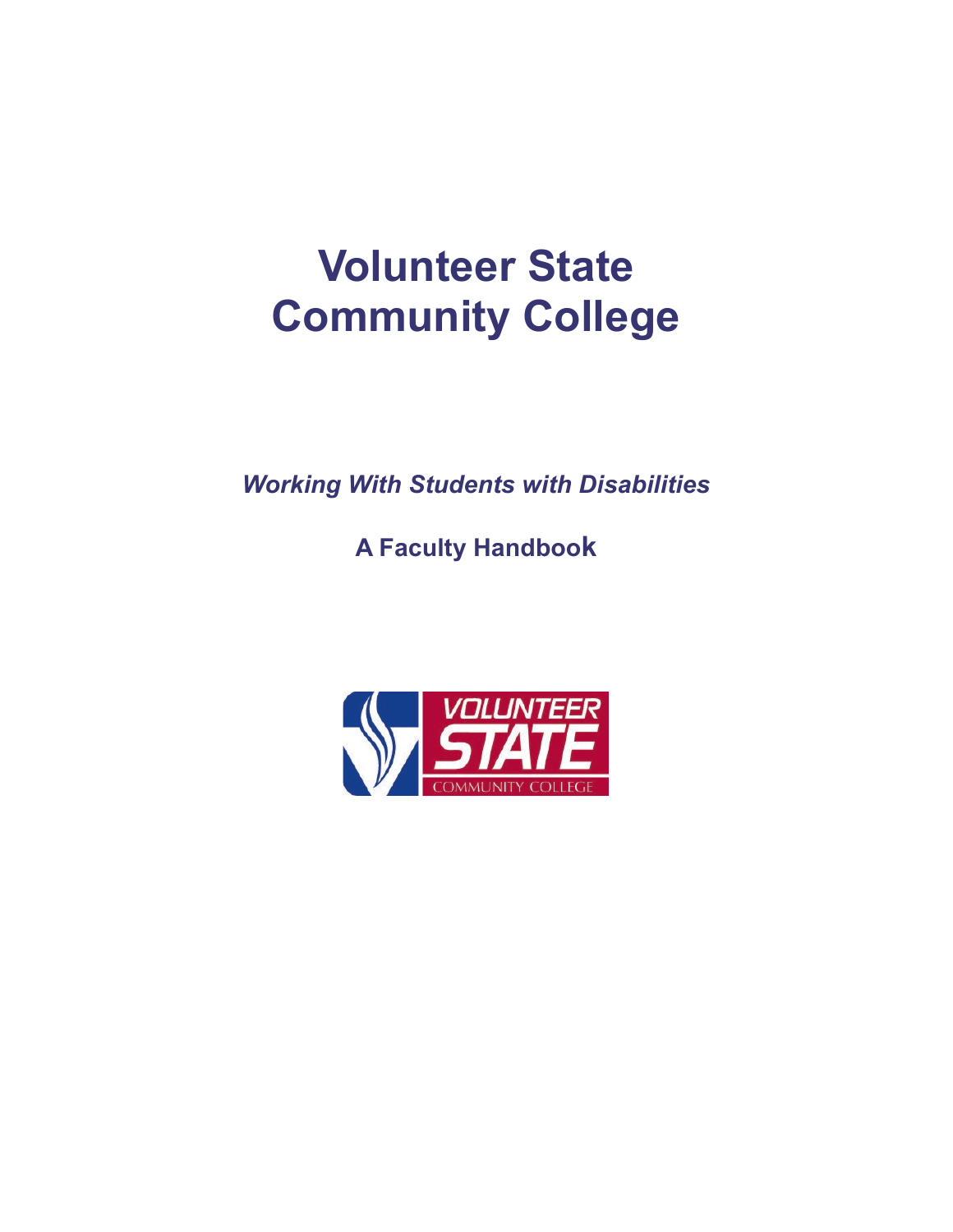# Table of Contents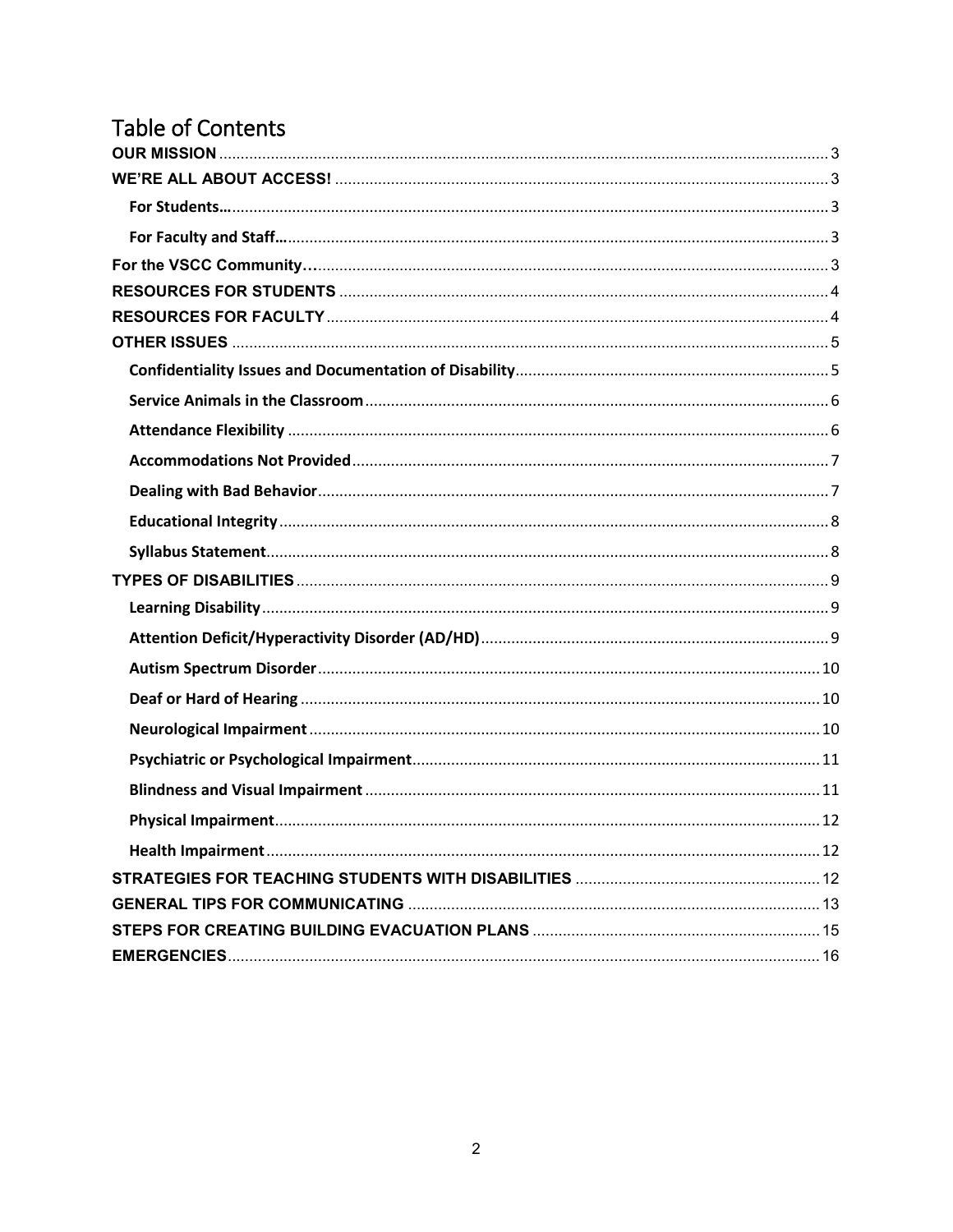#### <span id="page-2-0"></span>**OUR MISSION**

The Access Center (AC) at Volunteer State Community College (VSCC) helps students with disabilities participate more fully in educational programming, benefit from an accessible environment and achieve greater academic success by facilitating educational, programmatic and environmental access.

The promotion of student independence and self-advocacy is instrumental to our mission and remains a major tenet of our philosophy for working with all students.

#### <span id="page-2-1"></span>**WE'RE ALL ABOUT ACCESS!**

#### <span id="page-2-2"></span>**For Students…**

…We provide a variety of resources and advocacy services to assist students in obtaining full access and greater success as they work toward earning a college degree.

#### <span id="page-2-3"></span>**For Faculty and Staff…**

…We provide training, guidance and support to faculty for creating a more accessible learning environment for all students.

#### <span id="page-2-4"></span>**For the VSCC Community…**

…We provide consultant services, educate the campus community, interpret disability law, and recommend campus improvements that lead to greater physical access

We recognize disability as one aspect of diversity and believe all students have the right to full access, as well as the opportunity to enjoy a successful and inclusive college experience. As such, we seek to provide all programming and activities from a social justice perspective using a core philosophy of equal access and nondiscrimination for all.

Students are encouraged to become actively involved in academic and social organizations, sports and wellness programs, student government activities, and other extracurricular activities which enhance both personal and professional development.

**Volunteer State Community College, a [Tennessee Board of Regents](http://www.tbr.edu/) institution, is an AA/EEO employer and does not discriminate on the basis of race, color, national origin, sex, disability, age, religion, sexual orientation, or veteran status in its programs and activities. The following person has been designated to handle inquiries regarding the nondiscrimination policies: Director of Human Resources, Affirmative Action Officer, Title IX Coordinator, 1480 Nashville Pike, Gallatin, TN 37066, 615-230-3592**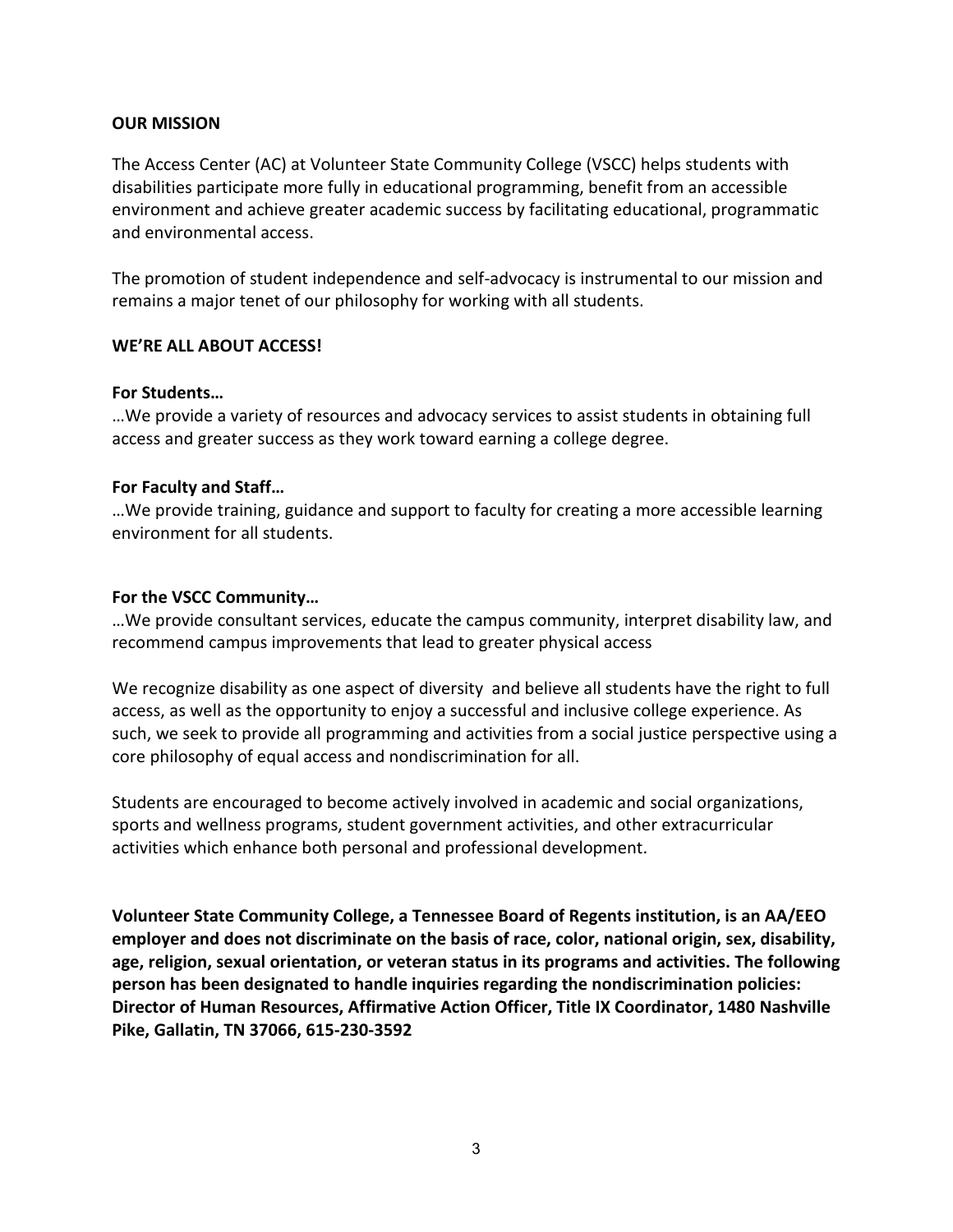#### <span id="page-3-0"></span>**RESOURCES FOR STUDENTS**

All currently-enrolled VSCC students with disabilities are invited to register with the AC in order to receive the most appropriate accommodations in their classes. The goal of the AC is to help students overcome or compensate for obstacles related to a physical, emotional or learning disability, and all services are available at no cost to students.

Interested students are asked to complete registration in the AC as soon as possible, ideally when they are accepted to VSCC, which includes providing professional documentation/evidence of a disability and the need for specific accommodations.

Generally, AC staff evaluates disability documentation and endorses those accommodations that help to reduce the effects of a student's specific symptoms or functional limitations. Once that evaluation has been completed, the AC provides students with online resources to independently and effectively manage the accommodation process.

The AC also assists in acquisition of the following accommodations:

- 1. Alternative format textbooks, including Braille, electronic text (e-text), and audio format books.
- 2. Sign language interpreter and CART (remote captioning) services, including locating, scheduling and payment of services.
- 3. Adaptive equipment and assistive technology, including facilitating the purchase of equipment and software to improve informational access in the classroom.
- 4. Tutoring referral to available academic resources on campus and in the community, when available.

Information and other supportive services, including referral to community agencies for diagnostic testing, and financial and academic resources.

#### <span id="page-3-1"></span>**RESOURCES FOR FACULTY**

All members of the VSCC community share in the College's responsibility of accommodating students with disabilities and should prepare for the possibility of being approached by students with accommodation requests. In anticipation of this occurrence, faculty members should include the official VSCC disability statement on their syllabi directing students to notify them of all accommodation requests in a timely manner. Please refer to the section titled "Syllabus Statement" under "Other Issues."

To best provide the most appropriate accommodations to students who self-identify and request accommodations due to a disability in classroom situations, faculty should direct students to the Access Center. While students with disabilities cannot be required to register in the AC in order to receive the accommodations they are afforded under the law, the services and resources provided increase the likelihood students will receive the most appropriate and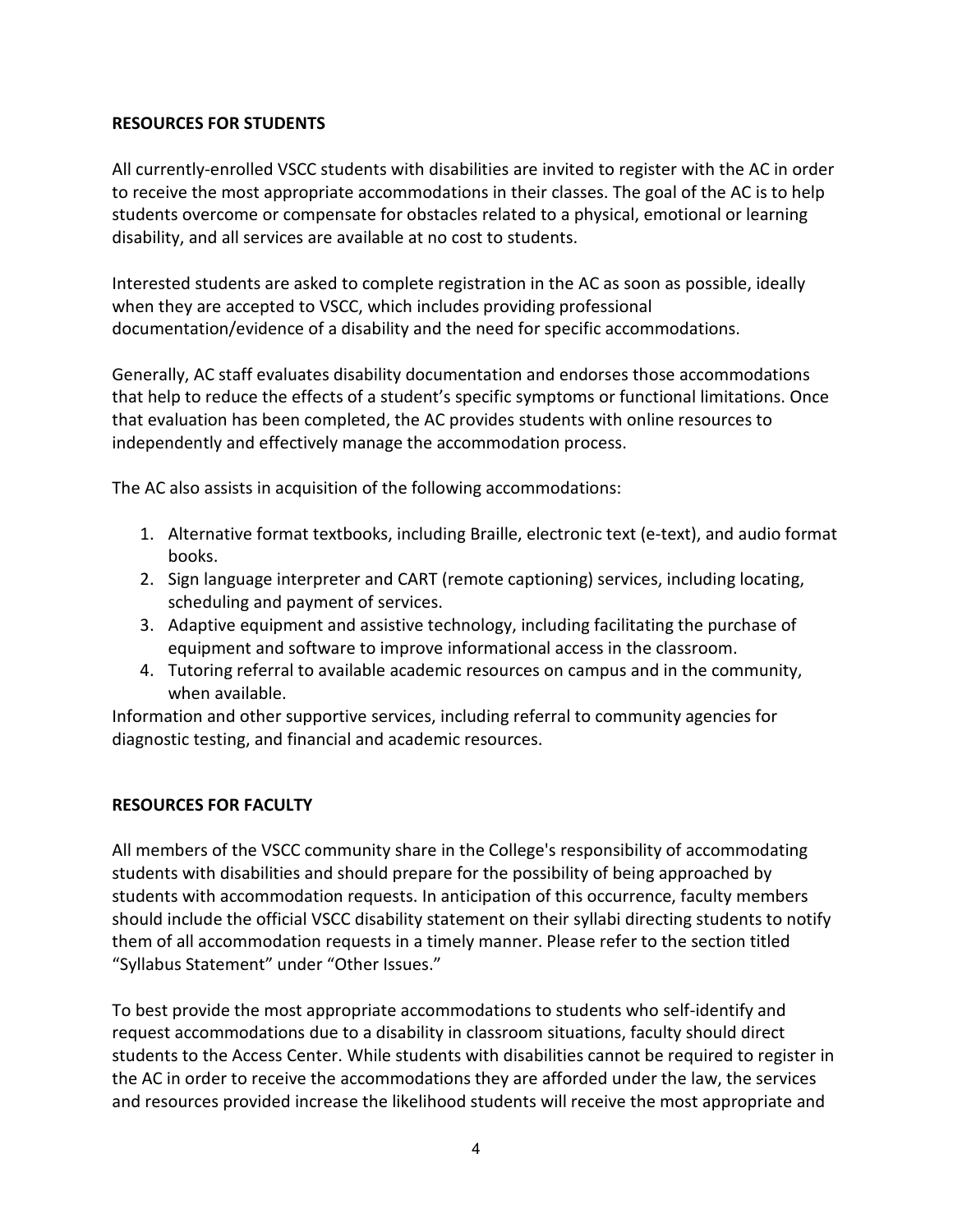timely accommodations, and greatly enhance the faculty's ability to provide an accessible classroom experience. When a student with a disability completes registration in DS and chooses to request classroom accommodations, faculty will receive an email with guidance for providing the student's approved accommodations.

If a faculty member suspects a struggling student has a disability but the student has not selfidentified, it's best not to directly ask the student about having a disability. Instead, AC staff suggest addressing concerns about specific behaviors with the student, and encouraging the student to access all available resources for assistance, such as the Learning Commons, the Library, the Advising Center and the Access Center.

The AC provides the following supportive and consultant services to faculty:

- 1. Recommendations for the most appropriate accommodations for students based on student documentation.
- 2. Identification of alternative or modified accommodations, when approved accommodations will not work within the unique structure of a class.
- 3. Arrangements for sign language interpreters or CART (remote captioning) in the classroom.
- 4. Assistance in creating alternative format classroom materials, such as syllabi and handouts.
- 5. The purchase of adaptive classroom equipment and assistive technology, such as accessible software.
- 6. Guidance for working with social or behavioral issues in the classroom.
- 7. Mediation of disputes or disagreements, with the ultimate goal of achieving a positive resolution for all involved parties.
- 8. Consultation and research for the creation of "universally designed" courses to help eliminate the need for accommodations.

# <span id="page-4-0"></span>**OTHER ISSUES**

# <span id="page-4-1"></span>**Confidentiality Issues and Documentation of Disability**

All accommodations for students with disabilities are required by law to be handled with confidentiality; therefore, accommodations and disability-related information should be discussed with students in a private location without other students, faculty or staff present. However, it is acceptable to share information on a limited basis with others involved in accommodating the student. Even so, it's always a good idea for faculty members to ask the student's permission before discussing accommodation needs with another person.

In addition to disability-related conversations, documentation of disability is subject to strict confidentiality laws. Faculty members are generally not entitled to view a student's original, professional documentation. However, they are entitled to verification that a student has a documented disability and a need for accommodations. If a student with a disability registers in the AC and eligibility for specific accommodations is endorsed by AC staff, the student's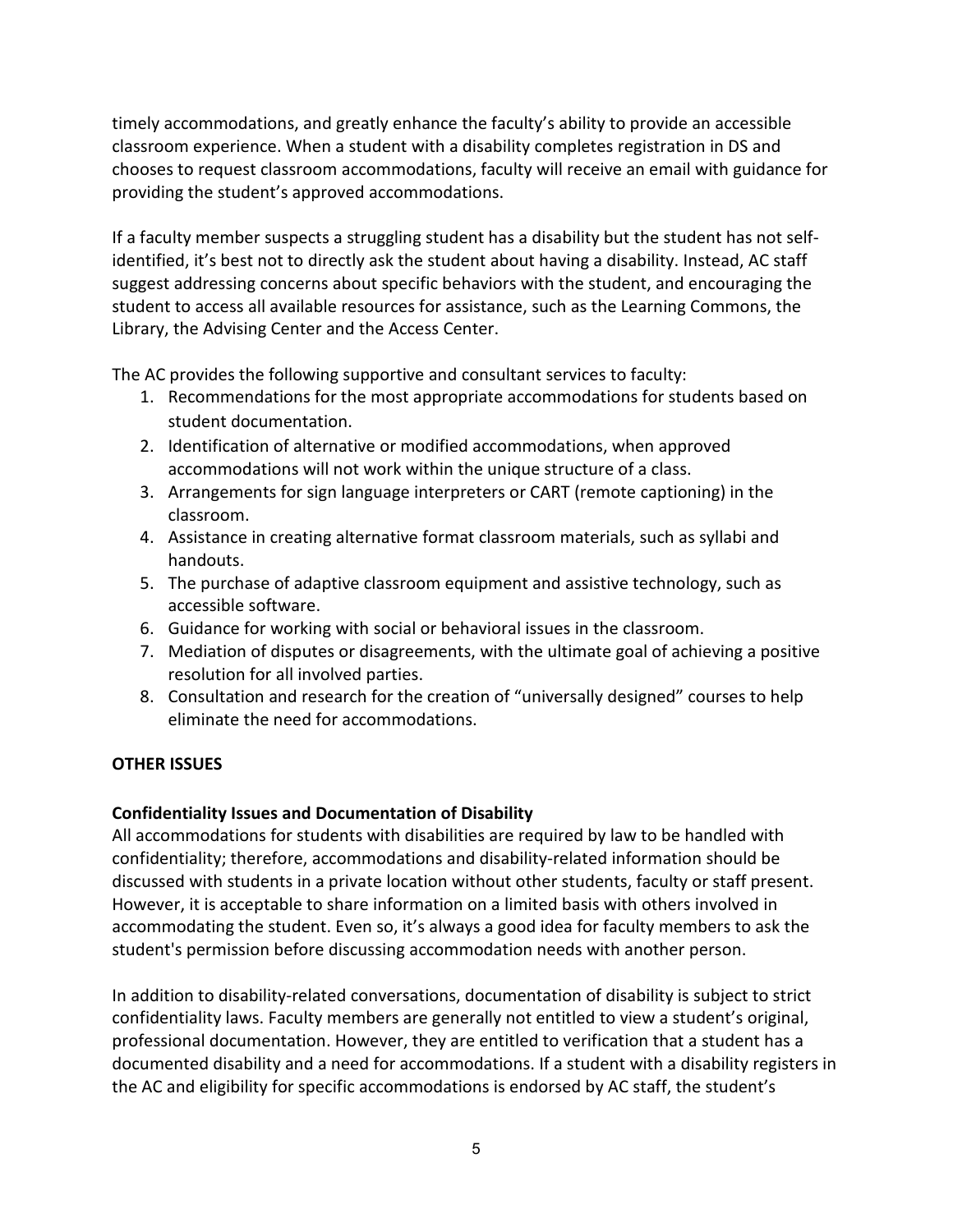respective faculty will be provided with an ADA Notification for accommodations, if the student requests faculty notification be sent.

#### <span id="page-5-0"></span>**Service Animals in the Classroom**

Under the ADA, a service animal is defined as a dog (or miniature horse) that is specifically trained to work or perform tasks for the benefit of an individual with a physical, sensory, psychiatric/mental, or intellectual disability. The work or tasks performed by a service animal must be directly related to the individual's disability, such that animals that only provide crime deterrent effects, emotional support, well-being, comfort, or companionship do not fall under the ADA definition of a service animal. Pursuant to TBR policy # 1:03:02:55 regarding *Animals on Tennessee Board of Regents Campuses*, service animals are permitted in all areas of TBR campuses where its owner, the person being assisted by the service animal and/or the public are permitted to enter or occupy. Comfort and Emotional Support Animals are not permitted on TBR campuses, unless they have received approval as an accommodation under the ADA through DS or the VSCC HR department.

Also pursuant to TBR policy, faculty are not permitted to challenge the presence of a service animal by inquiring about the owner/user's disability; requiring medical documentation, a special identification card or training documentation for the animal; or ask that the animal demonstrate its ability to perform a work or task. If faculty/staff/students believe an animal is not a service animal, direct action MAY NOT be taken to prohibit the animal's presence. All concerns should be communicated to the VSCC HR department, the AC manager, or to the VSCC Chief of Police.

# <span id="page-5-1"></span>**Attendance Flexibility**

VSCC has an attendance policy and students are expected to attend all classes and keep faculty members informed regarding absences from class. However, the U.S. Office of Civil Rights has determined that under certain circumstances with regard to students with disabilities, it is appropriate to modify course attendance policies as an accommodation for a disability as long as the essential components of the course are not compromised. Attendance flexibility is a modification of attendance policies; it is not a waiver of those policies. Generally, attendance flexibility simply means that a faculty member may not penalize a student or lower the student's coursework grade based on attendance alone, but must grade according to the quality and quantity of work produced by the student.

If during the evaluation of documentation a student's request for attendance flexibility appears justified by the impact of a disability, attendance flexibility may be approved as an appropriate accommodation. Faculty members should contact the AC at 615.230.3472 if attendance flexibility will alter the fundamental nature or jeopardize the learning objectives of a particular class, and staff will assist in documentation of the concern. If the faculty member's concern is validated, students will be offered a variety of options, including: remaining in the class without the accommodation of attendance flexibility, withdrawing from the class without penalty,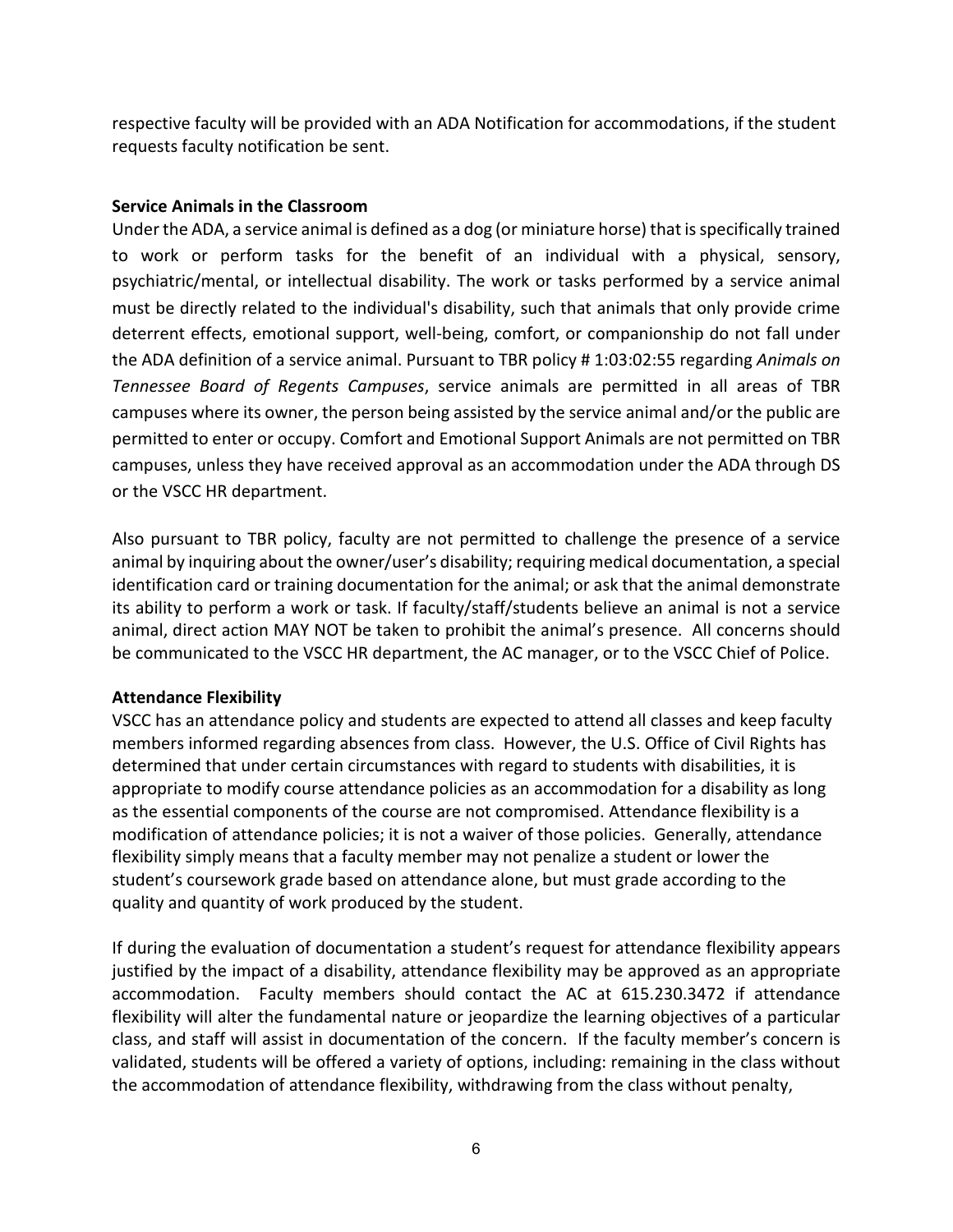transferring to a different course or the same class with a different professor, or taking the class as an online course (if available.)

All students who qualify for attendance flexibility are asked to personally contact their faculty members by email each time a disability-related absence occurs, and to complete of material covered during disability-related absences.

IF AT ANY TIME during the semester the student's situation in class changes, for example excessive absences begin to threaten the accomplishment of learning objectives for the class, the faculty member should contact the AC to determine an appropriate course of action.

# <span id="page-6-0"></span>**Accommodations Not Provided**

Accommodations are only considered appropriate if they do not compromise or fundamentally alter the essential, academic requirements of a course or field of study. The Department of Education has determined that accommodations need not be provided if they are for the purpose of "personal use or study." These types of accommodations include wheelchairs and other individualized services needed for independent living, mental health stability, rehabilitation, individual remediation instruction, and private tutoring. However, a student cannot be prevented from using any VSCC service that is available to all students. Finally, accommodations that create an undue financial or administrative burden for the College may not be provided, including those for which VSCC does not have enough advance notice or those that are impossible or infeasible to provide. Please keep in mind, undue financial burden applies to the College as a whole; therefore, decisions determining such a burden can only be made by the President or an appropriate designee and cannot be made by a faculty member, department or division.

While a student may occasionally request an accommodation that is not required to be provided, this does not relieve VSCC from its obligation to provide the student with a more appropriate accommodation. Since denial of accommodations may create institutional liability, as well as personal liability for the person issuing the denial, faculty members and staff are encouraged to always consult with AC staff before refusing to provide a specific accommodation. Often, consultation can help determine alternative accommodations.

# <span id="page-6-1"></span>**Dealing with Bad Behavior**

VSCC students are considered citizens of their civic communities and of the VSCC academic community and are, therefore, expected to conduct themselves as law-abiding members of each community at all times. Admission to VSCC carries with it special privileges and imposes special responsibilities apart from those rights and duties enjoyed by non-students. A student with a disability is not excused from responsibilities under the VSCC Student Disciplinary Policy and is expected to follow all the same standards of behavior as any other student of VSCC. Violations of the VSCC Student Disciplinary Policy or "bad behavior" should be consistently handled for all students and reported to the Office of the Vice President for Student Services. Faculty members and staff are encouraged to consult with the Assistant Vice President for Student Services should questions arise.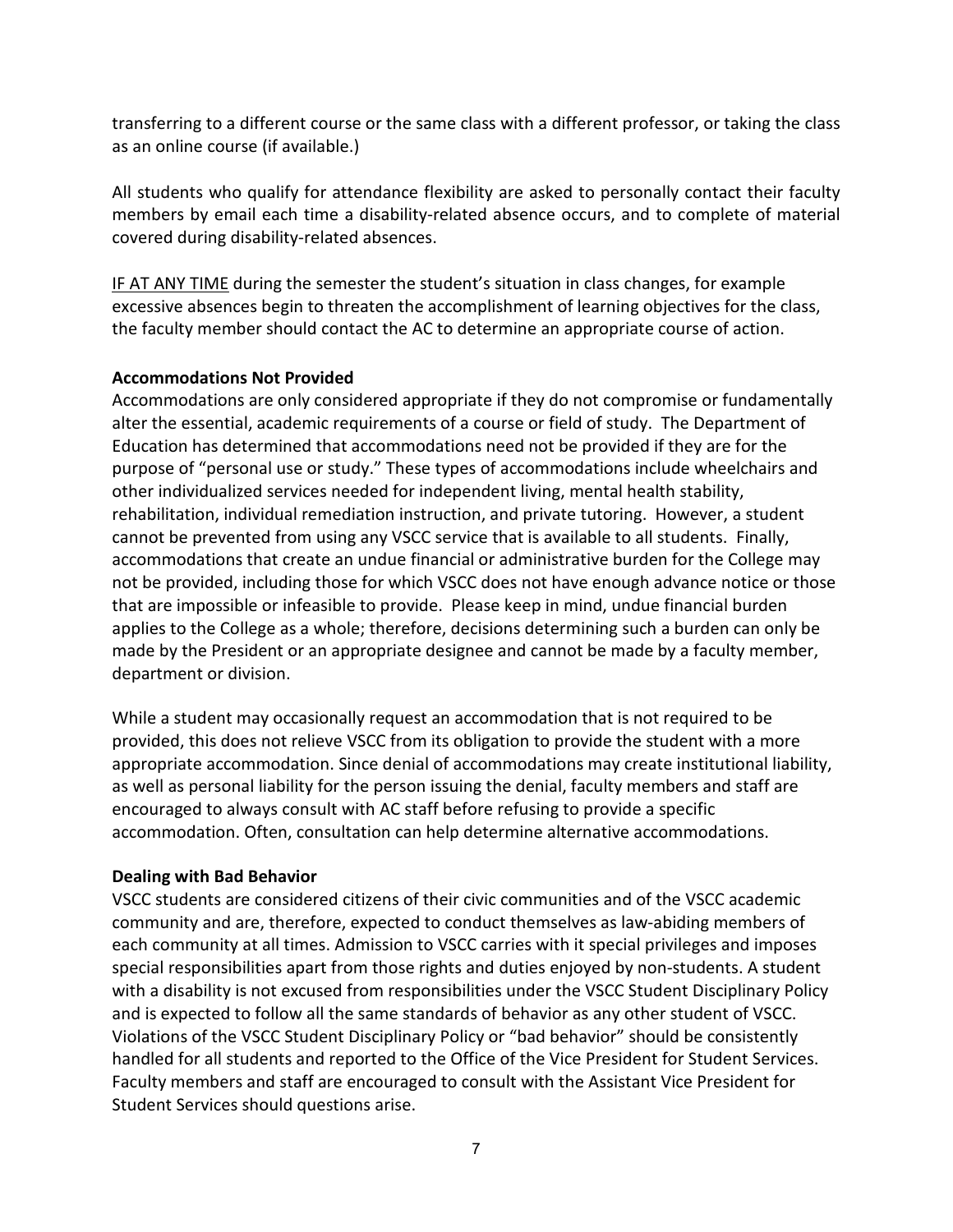There may be times when faculty members and staff are faced with a student whose behavior causes concern or discomfort, or which interferes with the teaching or learning of other students but is not a violation of the VSCC Student Disciplinary Policy. However without an intervention of some kind, this behavior may result in a persistent, recurring problem situation. At such times, AC staff recommends the following approach:

- 1. Remain as calm as possible.
- 2. Address behavior in a simple and direct manner.
- 3. Set clear limits and be firm with the student.
- 4. Contact the VSCC police at **615.230.3595** if the student presents a direct or immediate danger to self or others.
- 5. Refer the student to the VSCC Advising Center, if you feel it is appropriate.
- 6. Refer the student to the VSCC office of Student Engagement and Support, if you feel it is appropriate.
- 7. Consult with AC staff as needed.
- 8. Develop and communicate a departmental safety

# <span id="page-7-0"></span>**Educational Integrity**

Accommodations are not implemented to give students with disabilities an advantage over other students, but instead are provided to give students the chance to participate in and benefit from the educational environment. This is where the concept of "Equivalent versus Equal Treatment" is important. Treating all students the same way (equal treatment) is considered discriminatory since disabilities take away the opportunity for students with disabilities to learn or demonstrate what they have learned in the same way as other students. The accommodation becomes the "equalizer" (or the equivalent treatment factor). Students with disabilities are still required to demonstrate their ability to meet the essential requirements of a class, without compromising the educational integrity or lowering the academic standards of the class, as long as reasonable and appropriate accommodations are provided.

# <span id="page-7-1"></span>**Syllabus Statement**

The following official VSCC disability statement should appear on every syllabus to alert students with disabilities to the process of registering in the AC for accommodations.

# **For Students with Disabilities:**

*"Students who have learning, psychological, physical and/or other disabilities may be eligible for accommodations that provide equal access to educational programs and activities. It is the student's responsibility to self-identify with the VSCC Access Center to receive accommodations and services in accordance with Section 504 of The Rehabilitation Act and The Americans with Disabilities Act Amendments Act (ADA/AA). Students who provide appropriate documentation and who are registered in the Access Center will receive appropriate accommodations. For further information, contact the Access Center at (615) 230-3472, or visit the office which is located in Ramer room 143."*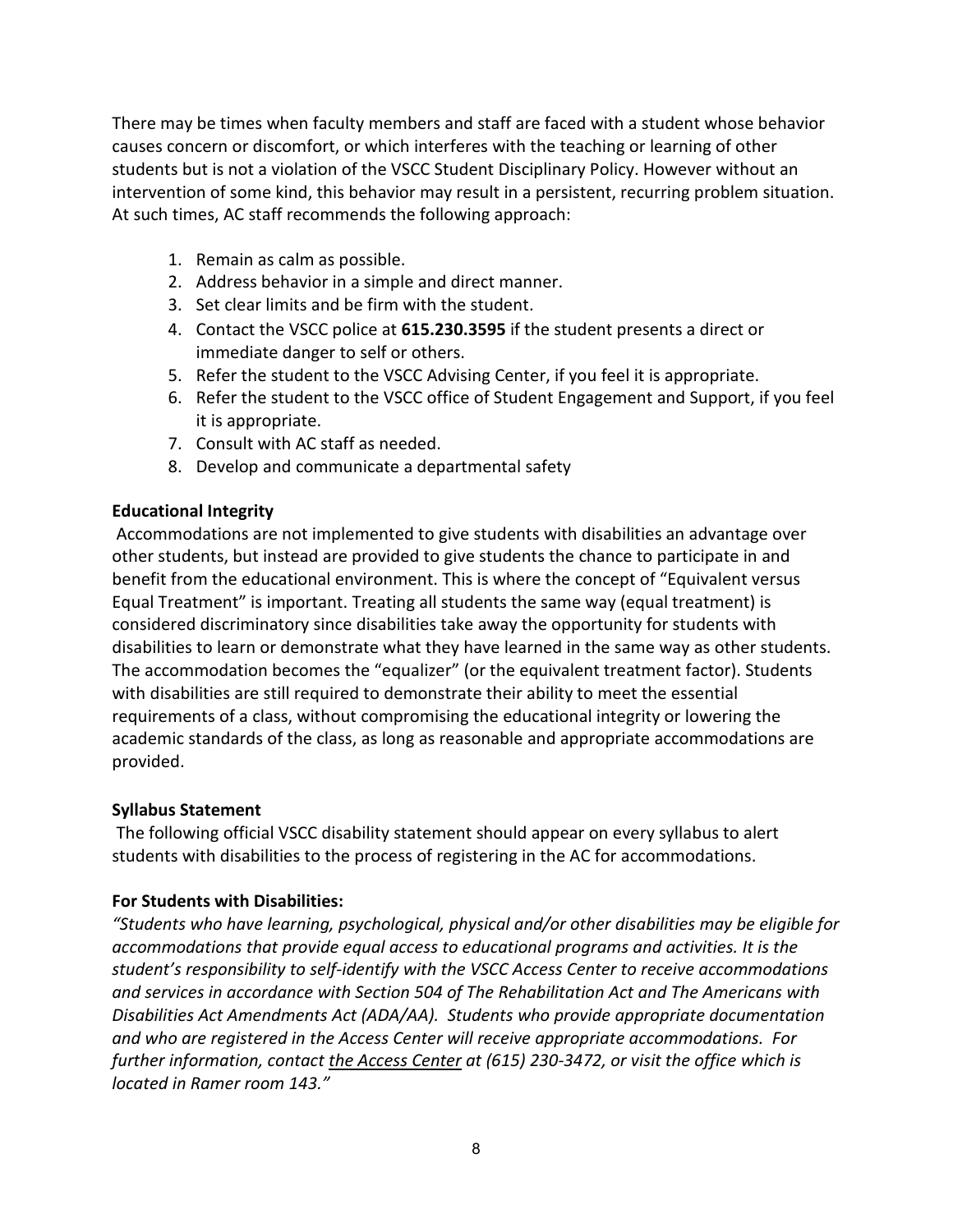So students will understand the importance of meeting with faculty, the AC also recommends including a personal statement on the syllabus, such as: *"If you have accommodation needs for this class, please meet with me during regular office hours to discuss the arrangement of your accommodations."*

#### <span id="page-8-0"></span>**TYPES OF DISABILITIES**

#### <span id="page-8-1"></span>**Learning Disability**

A learning disability is a permanent disorder which affects how people with normal or abovenormal intelligence take in, retain and express information. The way a learning disability affects an individual is often compared to interference on the radio, since incoming and/or outgoing information may become scrambled as it travels between the eye, ear or skin and the brain. Symptoms of learning disabilities include perceptual problems and deficits in the reading, written and oral language, mathematical, organizational, study, and social skill areas. Symptoms may also be inconsistent: detrimental on some days and inconsequential on other days.

The National Joint Committee on Learning Disabilities defines learning disabilities as "a general term that refers to a heterogeneous group of disorders manifested by significant difficulties in the acquisition and use of listening, speaking, reading, writing, reasoning or mathematical abilities. These disorders are intrinsic to the individual, presumed to be due to central nervous system dysfunction, and may occur across the life span. Problems in self-regulatory behaviors, social perception, and social interaction may exist with learning disabilities, but do not by themselves constitute a learning disability. Although learning disabilities may occur concomitantly with other (disabling) conditions (e.g. sensory impairment, intellectual impairment, serious emotional disturbance,) or extrinsic influences (such as cultural differences, insufficient or inappropriate instruction,) they are not the direct result of those conditions or influences."

#### <span id="page-8-2"></span>**Attention Deficit/Hyperactivity Disorder (AD/HD)**

Attention Deficit/Hyperactivity Disorders (AD/HD) comprise the least understood and most controversial category of disability represented at the post-secondary educational level. Once believed to disappear after adolescence, researchers and practitioners are finding significant numbers of adults who continue to manifest symptoms of these "childhood" disorders. Also, due to the use of more sophisticated assessment methods than were once used, many people with AD/HD are being diagnosed with these disorders for the first time well into adulthood.

AD/HD symptoms vary widely in type and severity and include many of the same symptoms as learning disabilities, such as deficits in the skill areas of reading, writing, speaking, and mathematical reasoning; as well as organizing, studying, and socializing. In addition, adults with AD/HD are often restless and easily distracted; and have trouble focusing, concentrating, and sustaining attention; they are impulsive, impatient, and fail to plan ahead and follow-through on tasks. They may have frequent mood swings and short tempers; have inconsistent work performances; and often have histories of depression, substance abuse, and poor self-esteem.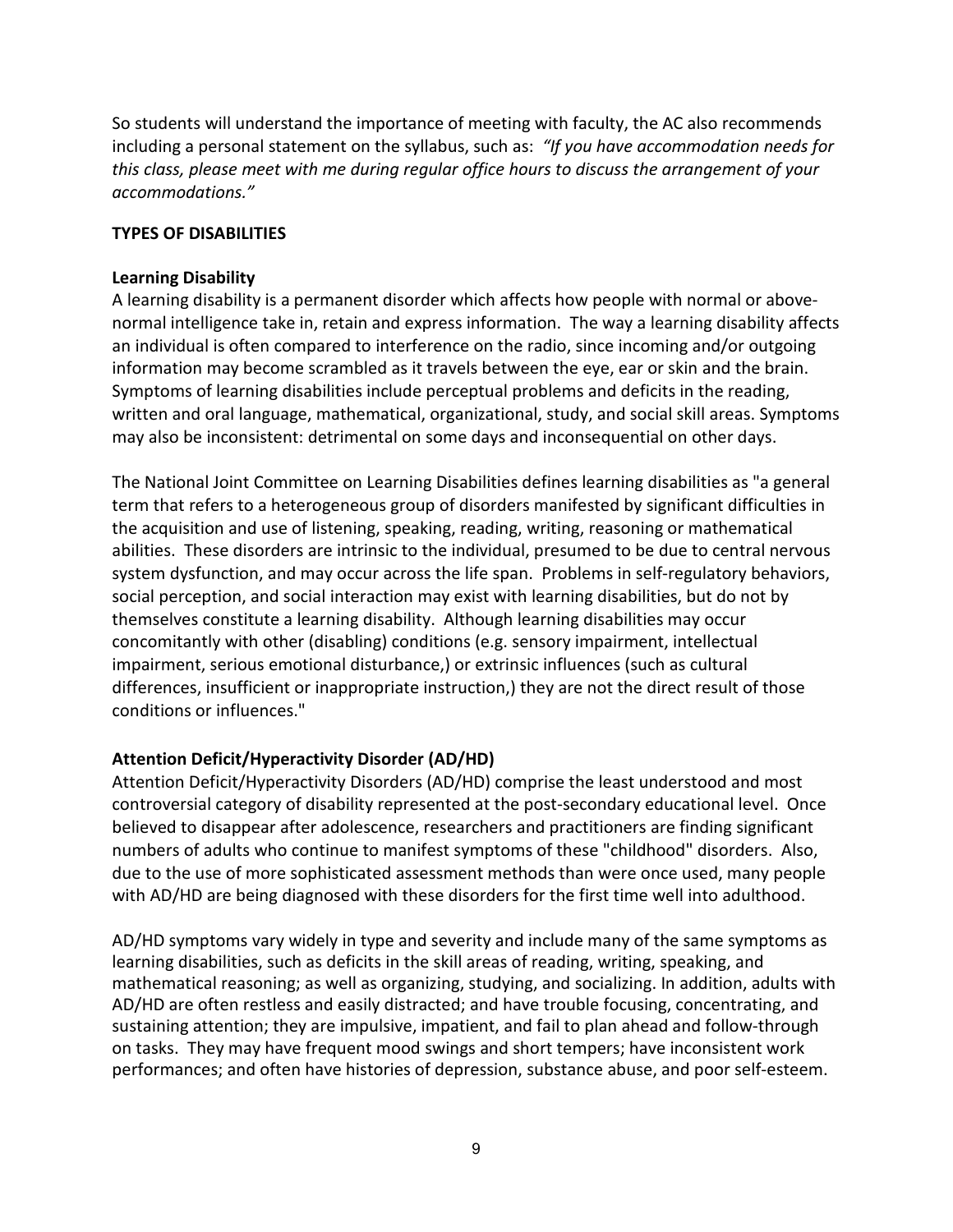Difficulties with executive functioning skills, such as time management and organization, are frequently a serious issue for individuals with AD/HD.

#### <span id="page-9-0"></span>**Autism Spectrum Disorder**

Autism Spectrum Disorders are disorders for which the individual experiences major difficulties with social interaction and often displays unusual or repetitive patterns of behavior. These conditions significantly interfere with the development of interpersonal relationships and can affect the performance of major life activities such as learning, communicating and interacting with others. Students on the autism spectrum often have high intellectual and verbal abilities but appear to be socially awkward. They typically exhibit difficulties with social awareness and in understanding nonverbal communication, often misread social cues, and may feel very uncomfortable in unfamiliar situations. Students with autism spectrum disorders often dominate conversations because of their "single-focused" special interests. Additional symptoms often include poor eye contact, social isolation or rejection, rigid adherence to structured routines or schedules, difficulty making decisions or asking for help, excessive anxiety or stress in reaction to change, low self-confidence, avoidance of situations that cause distress, and difficulty working in group situations. Students with autism spectrum disorders often speak out of turn or seem ambivalent to people around them. In some cases, these students experience a concurrent learning disability, attention deficit disorder, or psychiatric/psychological impairment.

#### <span id="page-9-1"></span>**Deaf or Hard of Hearing**

The use of orally presented materials for learning and the reliance on oral communication for class participation are two obstacles students with hearing impairments, including deafness, encounter in the post-secondary educational environment. Since a great deal of emphasis is placed on spoken language to expedite learning, hearing-impaired students are at a clear disadvantage during lectures and class discussions. They must rely heavily on visual modes of communication and supplemental visual materials to participate in class and to comprehend, retain and incorporate the same information as hearing students. Lectures should always be presented in a loud, clear voice in a distortion-free, distraction-free room for students who have partial hearing ability, read lips or use sign language interpreters or CART services.

Another obstacle occurs when students who rely on lip-reading encounter lecturers who write on the board, such as a white board, while speaking. Any information which is spoken while turned away from students is lost. Further, whenever students who use sign language present ideas in a written format, they must overcome many of the same problems in writing as students from foreign countries. American Sign Language (ASL) and "variant" sign languages are not the same as spoken English and should be considered foreign languages. Therefore, students who speak sign language as their first language are, in fact, ESL students.

#### <span id="page-9-2"></span>**Neurological Impairment**

Neurotransmitters play a major role in controlling consciousness, memory, emotions, and behavior. Even slight changes in the body's nervous systems (including the brain, spinal cord,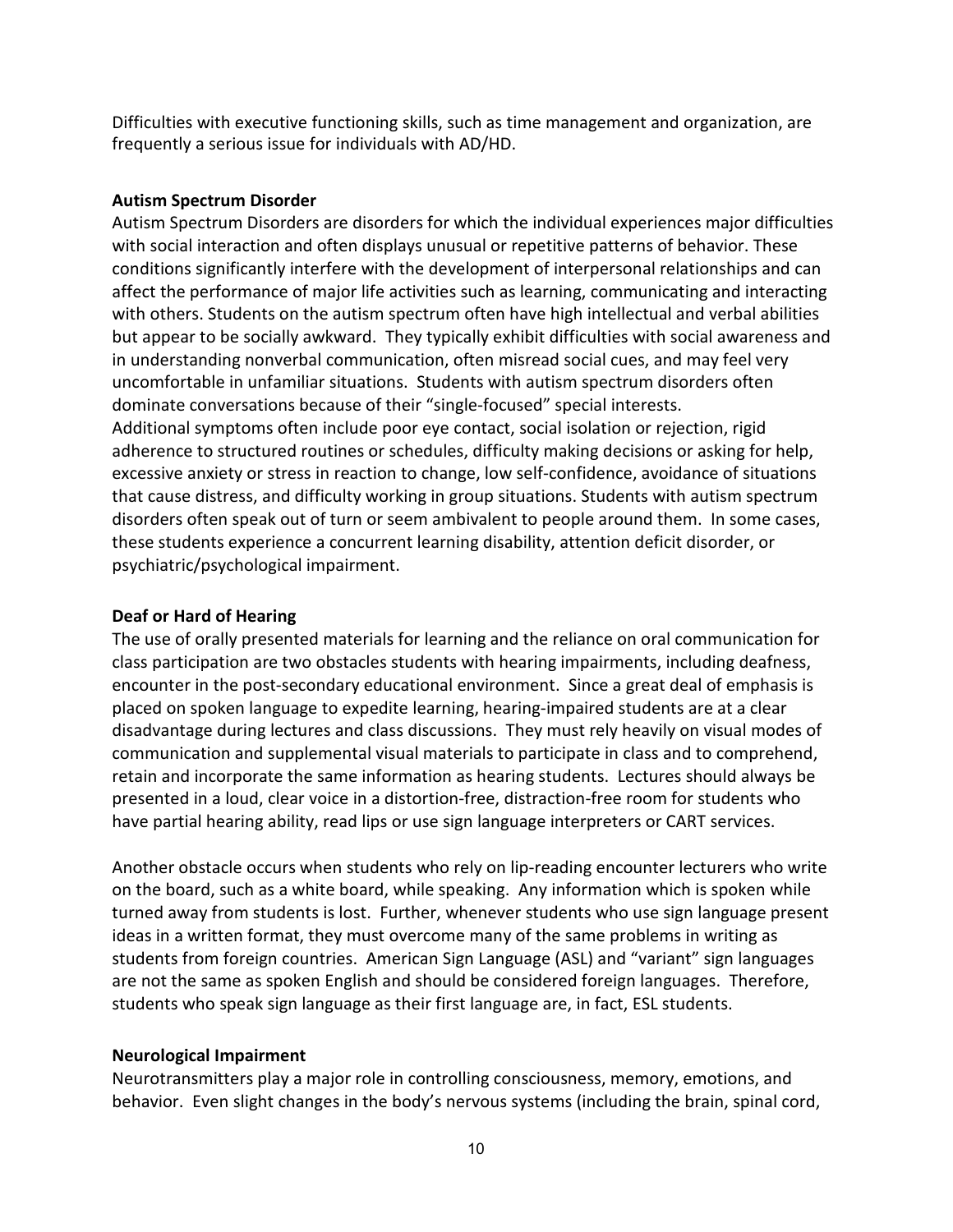autonomic, etcetera) can contribute to the development of brain disorders and affect the flow of information in the brain and the learning process. Neurological impairments may include a traumatic injury to the brain (due to accident, stroke, disease or illness), seizure disorders/epilepsy, congenital disorders of the brain (Turner's Syndrome and Tourette's Syndrome), migraines, and sleep disorders.

Observable symptoms are greatly varied depending on the area of the brain affected and can include headaches, nausea, seizures, confusion, impaired memory and concentration, changes in personality, depression, irritability and anger, fatigue, anxiety, hypersensitivity to light and sound, problems in speech, movement, and visual functioning, as well as other emotional and behavioral problems. The individual with a neurological impairment may also experience side effects due to medication for the treatment or control of the disorder, which in turn may affect learning and memory.

# <span id="page-10-0"></span>**Psychiatric or Psychological Impairment**

Psychiatric or psychological impairments are comprised of a broad range of conditions characterized by emotional, cognitive and/or behavioral dysfunctions. These disabling conditions significantly interfere with the performance of major life activities, such as learning, thinking, communicating, and sleeping and may include side effects from the multitude of medications prescribed in their treatment. The type, intensity, and duration of symptoms can vary greatly from person to person, may come and go, and may not always follow a regular pattern. This makes it difficult to predict when symptoms or functioning may worsen even when treatment recommendations are followed.

Symptoms may include social isolation or withdrawal, loss of motivation, changes in mood or thought, avoidance of situations that cause distress, and difficulty processing information. The most common forms of these disabilities are Anxiety Disorders (panic disorder, phobias, obsessive-compulsive disorder and post-traumatic stress disorder), Mood or Affective Disorders (depression, bipolar disorder and seasonal affective disorder), and Schizophrenia. Students with psychiatric or psychological impairments often miss classes due to the irregular, unpredictable nature of the disorder; due to the stress and anxiety associated with hiding the illness; or due to the side effects of the medications they take.

#### <span id="page-10-1"></span>**Blindness and Visual Impairment**

Students with visual impairments, including blindness, are faced with many challenges in the post-secondary educational environment. Orientation and mobility present special problems to students who cannot rely on sight to locate, remember and traverse the numerous offices and classrooms frequented each semester. "Selective" scheduling must be employed by advisors and students with visual impairments to accommodate some of these problems. Classes and appointments must be scheduled along accessible routes so students can navigate campus more easily and must also be scheduled to allow extra time for movement from location to location. These students often require orientation and mobility training with much practice, before each new semester begins. It is extremely problematic for students with visual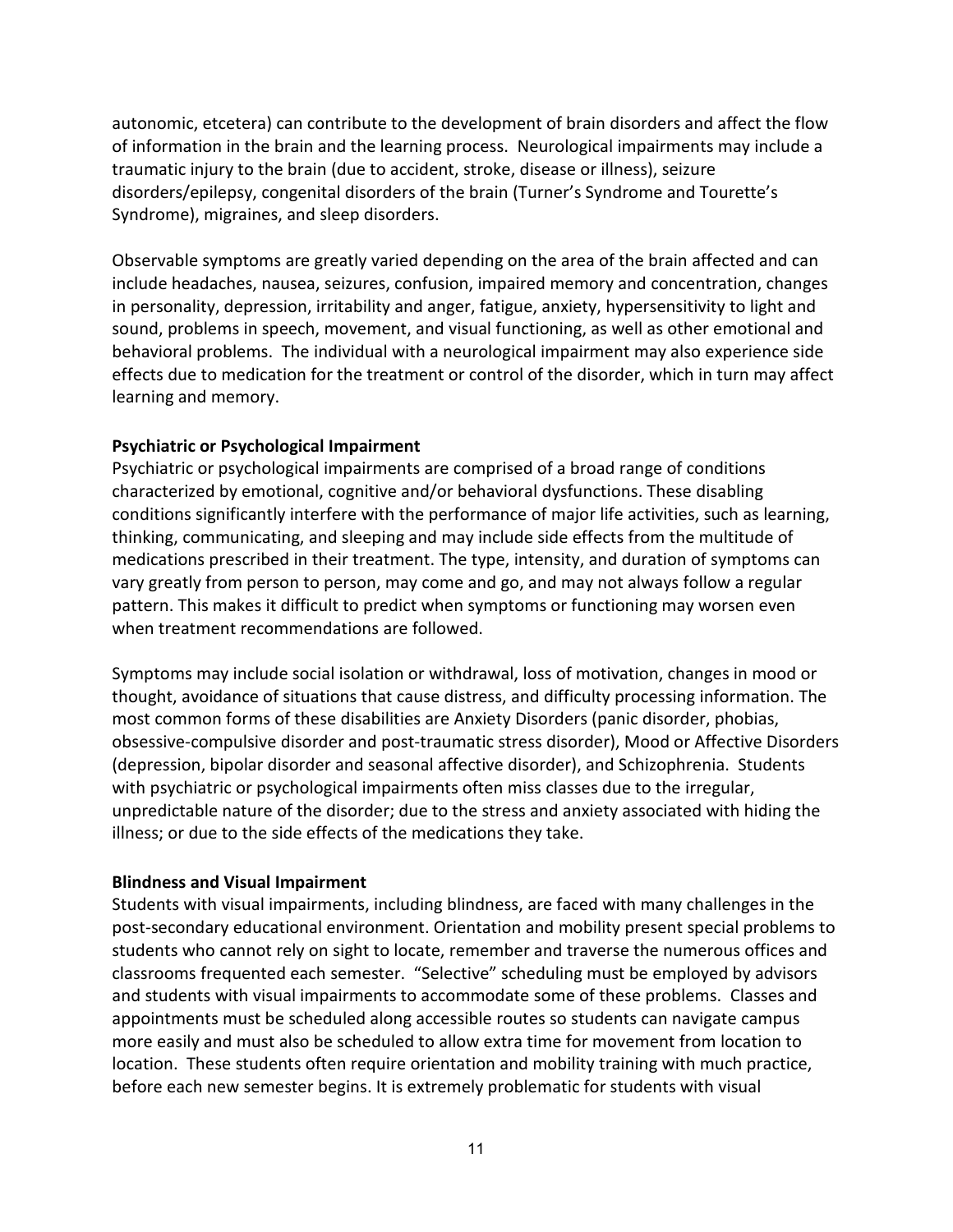impairments to have a class and/or location change after they've already been oriented and practiced routes to classes. If a class or location change is necessary after the student has been oriented, then the student and DS should be notified immediately.

Students at the college level are expected to read a tremendous amount of printed material, which presents a major obstacle to students with visual impairments. Any visually presented materials must be adapted in some way to accommodate students who cannot read standard print. This includes all course syllabi, class handouts and study sheets, textbooks, library readings, overhead and video presentations, tests and quizzes, computer screens, information written on a board, etc.

#### <span id="page-11-0"></span>**Physical Impairment**

The physical impairment category covers a broad range of neuromuscular and orthopedic disorders and conditions, and is not easily described by a single definition or term. However, the most salient characteristic shared by people with physical impairments is the loss or lack of mobility and physical dexterity. These disabilities may involve a loss of control over voluntary muscles in the arms, legs, tongue or eyes, which in turn results in awkward movements, irregular gait, facial grimacing or drooling. Some individuals may also lose voluntary bowel and bladder control or have difficulty with breathing, and may miss classes unexpectedly due to medical problems needing immediate care. This category of disability includes people with spina bifida, amputation, paralysis, cerebral palsy, multiple sclerosis, cystic fibrosis, muscular dystrophy, congenital anomalies, arthritis, and spinal cord injury, to name a few.

# <span id="page-11-1"></span>**Health Impairment**

The category of health impairments describes chronic conditions resulting from medical diagnoses that have a significant impact on a student's academic performance. Common diagnoses include AIDS, asthma, cancer, Crohn's Disease, diabetes, heart disease, hemophilia, lupus, Lyme's Disease, nephritis, and sickle cell anemia. The effects of the illness and the side effects of medication can have a significant impact on memory, attention, strength, endurance, ability to sit or walk for prolonged periods, and energy levels. Students with chronic health impairments often miss classes due to unexpected hospitalizations or medical treatments and may be challenged to meet the physical requirements of a class such as writing, measuring, graphing, drawing, or manipulating small objects. Some students may need to avoid specific activities that trigger their conditions, as in the case of a student with asthma who may need to avoid specific inhalants in a lab class.

# <span id="page-11-2"></span>**STRATEGIES FOR TEACHING STUDENTS WITH DISABILITIES**

Many teaching strategies that assist students with disabilities also benefit students without disabilities. Instruction utilizing an array of approaches will reach more students effectively than instruction using one method. The following are some strategies that may be helpful in meeting the growing diversity of student needs in the classroom, particularly those with disabilities.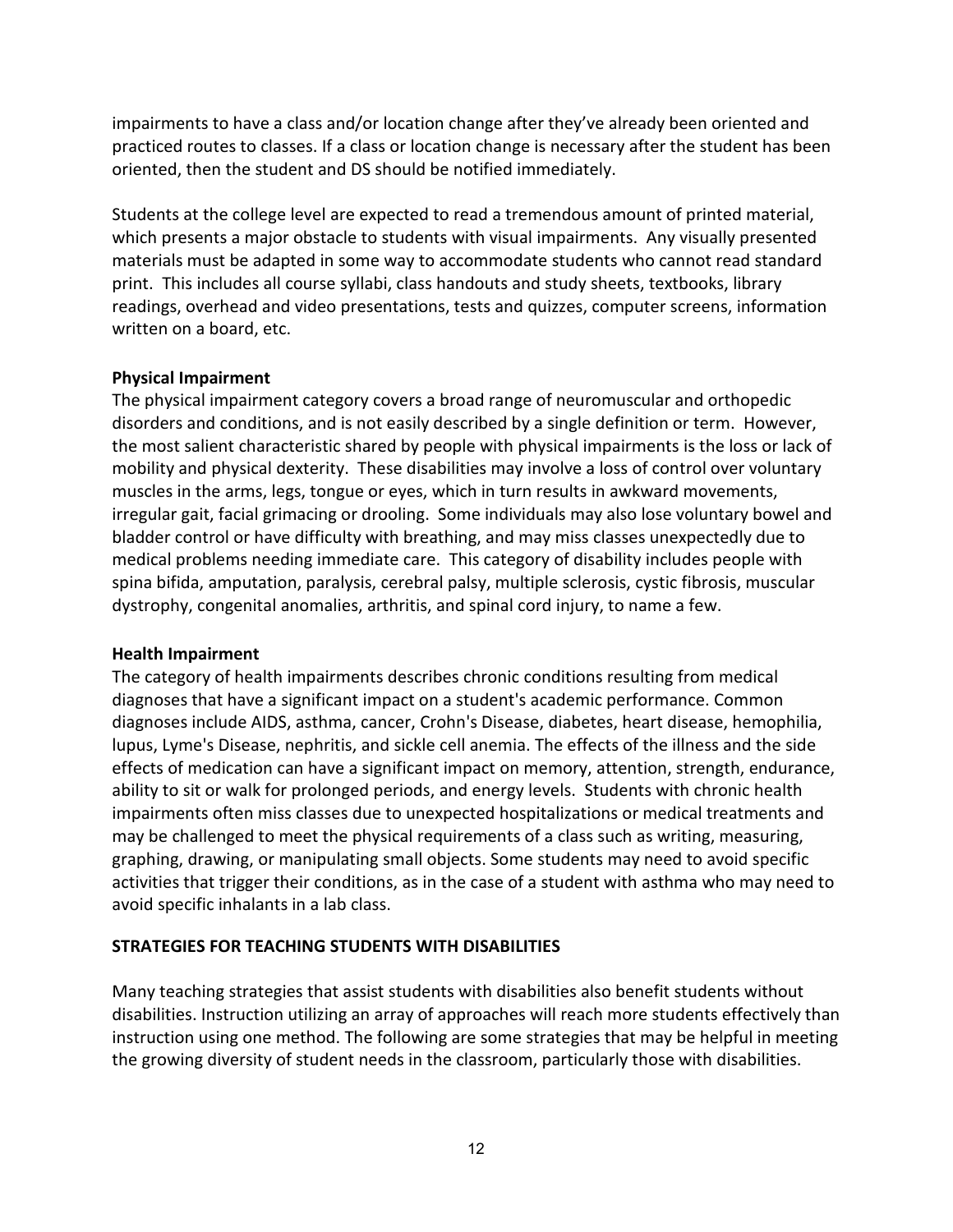- 1. Begin class with a review of the previous lecture and an overview of the topics to be covered that day. Give questions the students should be able to answer by the end of the lecture. At the conclusion of the lecture, summarize key points.
- 2. Highlight major concepts and terminology both orally and visually. Be alert for opportunities to provide information in more than one sensory mode.
- 3. Emphasize main ideas, key concepts, and new or technical vocabulary during the lecture and highlight them on the whiteboard or overhead.
- 4. Speak directly to the students; use gestures and natural expressions to convey further meaning.
- 5. Diminish or eliminate auditory and visual distractions.
- 6. Use visual aids such as diagrams, charts, and graphs; use color to enhance the message.
- 7. Give assignments both orally and in written form; be available for clarification.
- 8. Provide adequate opportunities for participation, questions, and/or discussion.
- 9. Provide timelines for long range assignments.
- 10. Use sequential steps for long range assignments. For example, on a lengthy paper steps may include 1) select a topic, 2) develop an outline, 3) submit a rough draft, etc.
- 11. Give feedback on early drafts of papers so there is adequate time for clarification, rewrites, and refinements.
- 12. When possible, use a textbook with an accompanying study guide.
- 13. Provide study questions and review sessions to aid in mastering material and preparing for exams.
- 14. Give sample test questions. Explain what constitutes a good answer and why.
- 15. To test knowledge of material rather than test taking savvy, phrase test items clearly and succinctly.
- 16. Facilitate the formation of study groups for students who wish to participate.
- 17. Encourage your students to seek assistance during your office hours and utilize campus support services.

# <span id="page-12-0"></span>**GENERAL TIPS FOR COMMUNICATING**

Etiquette considered appropriate when interacting with people with disabilities is based primarily on respect and courtesy. Outlined below are tips to help you in communicating with persons with disabilities.

# **Communicating with People with Disabilities**

- 1. When introduced to a person with a disability, it is appropriate to offer to shake hands. People with limited hand use or who wear an artificial limb can usually shake hands. (Shaking with the left hand is also an acceptable greeting.)
- 2. If you offer assistance, wait until the offer is accepted. Listen to or ask for further instruction.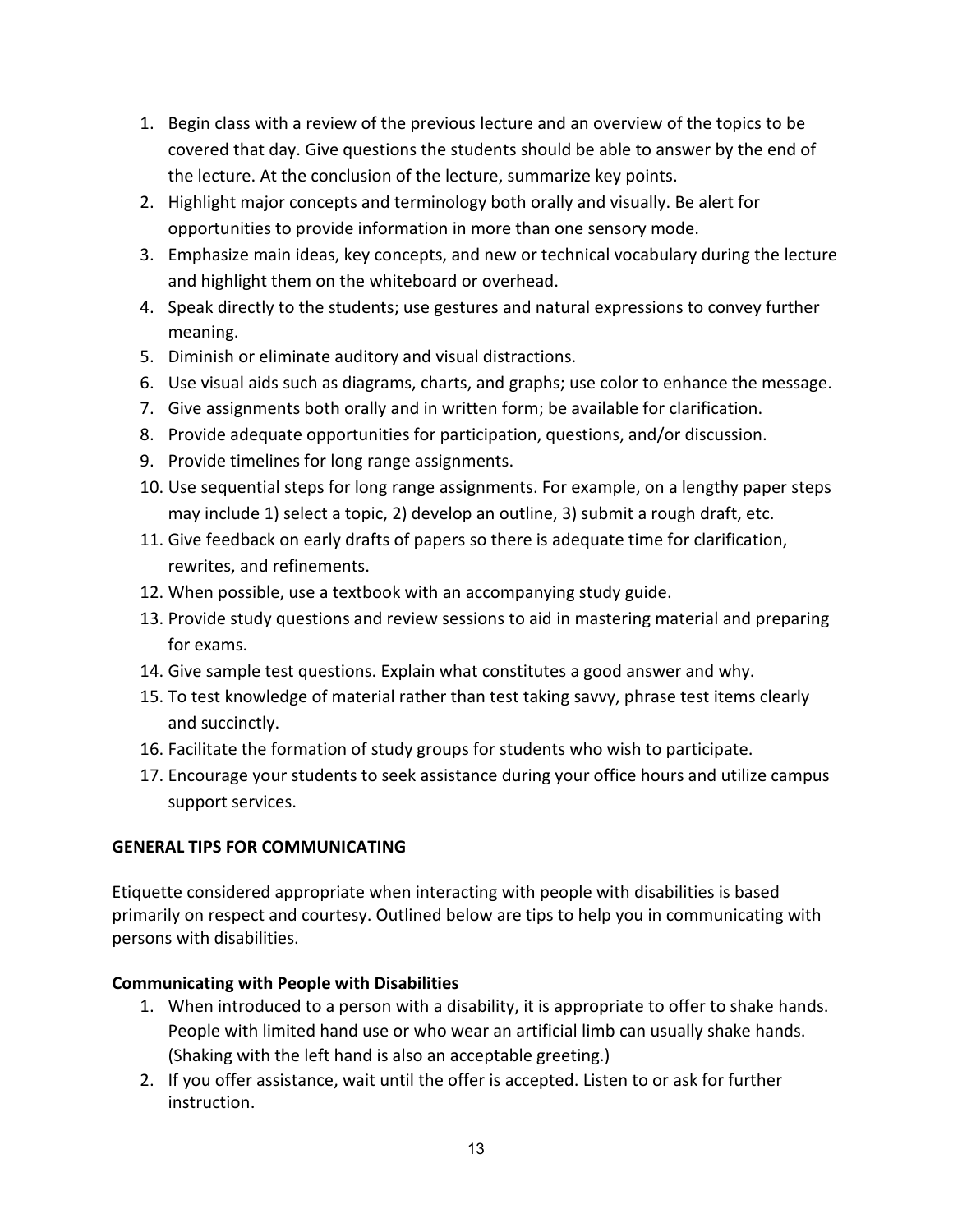- 3. Treat adults as adults. Address people who have disabilities by their first name only when extending the same familiarity with others.
- 4. Relax. Don't be embarrassed if you happen to use common expressions such as "See you later," or "Did you hear about that?" that seem to relate to a person's disability.
- 5. Don't be afraid to ask questions when you are unsure about proper etiquette.
- 6. Treat the individual with dignity, respect and courtesy. Listen.
- 7. Offer assistance but do not insist or be offended if your offer is not accepted.

# **Communicating with Individuals who are blind or visually impaired**

- 1. Speak to the individual when you approach him or her.
- 2. State clearly who you are and speak in a normal tone of voice.
- 3. When conversing in a group, remember to identify yourself and the person to whom you are speaking.
- 4. Never touch or distract a service animal without first asking the owner.
- 5. Tell the individual when you are leaving.
- 6. Do not attempt to lead the individual without first asking; allow the person to hold your arm and control his or her own movements.
- 7. Be descriptive when giving directions; verbally give the person information that is visually obvious to individuals who can see. For example, if you are approaching steps, mention how many steps.
- 8. If you are offering a seat, gently place the individual's hand on the back or arm of the seat so that the person can locate the seat.

# **Communicating with individuals who are deaf or hard of hearing**

- 1. Gain the person's attention before starting a conversation (i.e., tap the person gently on the shoulder or arm).
- 2. Look directly at the individual, face the light, speak clearly, in a normal tone of voice, and keep your hands away from your face. Use short, simple sentences. Avoid smoking or chewing gum.
- 3. If the individual uses a sign language interpreter, speak directly to the person, not the interpreter.
- 4. If you telephone an individual who is hard of hearing, let the phone ring longer than usual. Speak clearly and be prepared to repeat the reason for the call and who you are.

# **Communicating with individuals with mobility impairments**

- 1. If possible, put yourself at the wheelchair user's eye level.
- 2. Do not lean on a wheelchair or any other assistive device.
- 3. Never patronize people who use wheelchairs by patting them on the head or shoulder.
- 4. Do not assume the individual wants to be pushed- ask first.
- 5. Offer assistance if the individual appears to be having difficulty opening a door.
- 6. If you telephone the individual, allow the phone to ring longer than usual to allow extra time for the person to reach the telephone.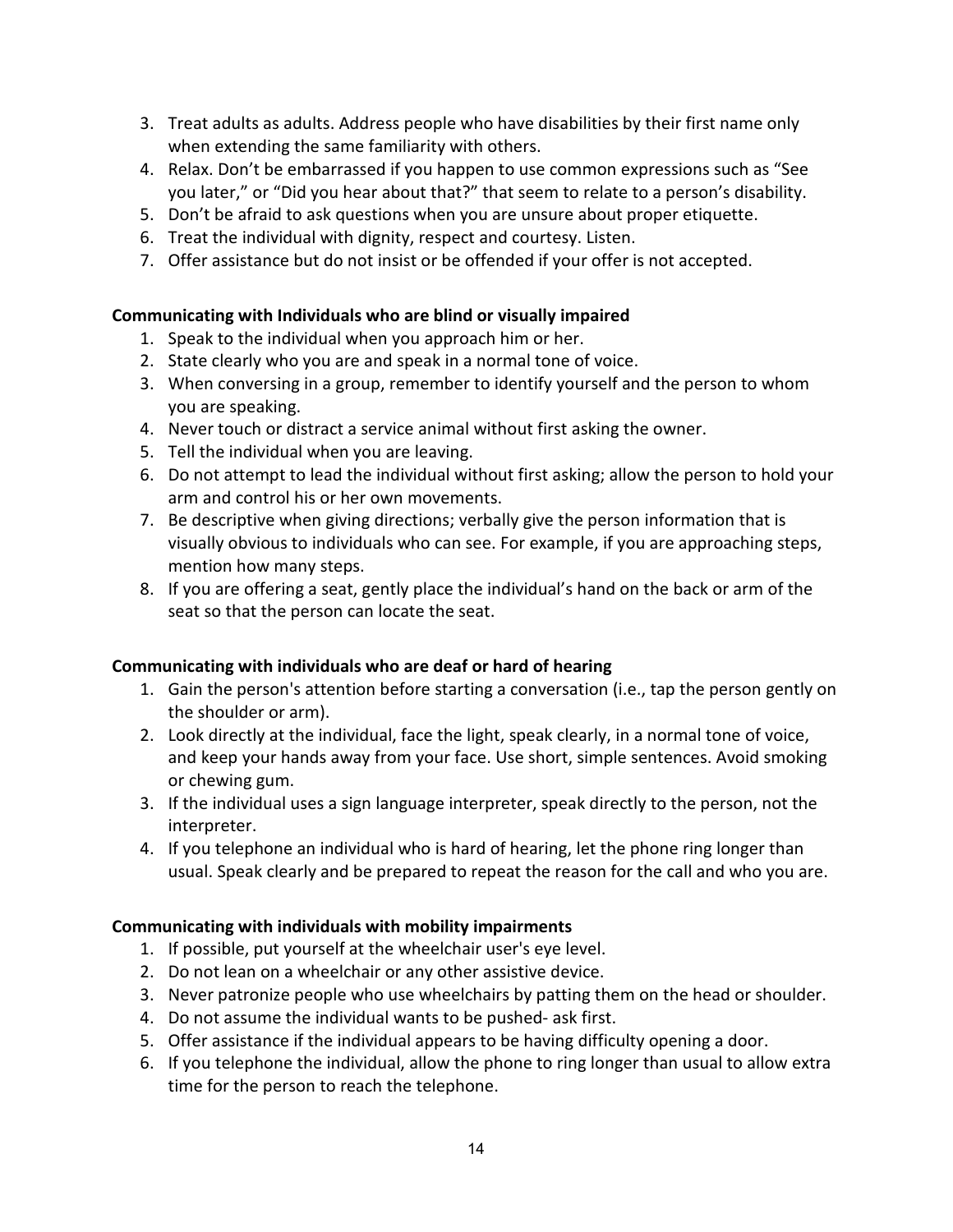# **Communicating with individuals with speech impairments**

- 1. If you do not understand something the individual says, do not pretend that you do. Ask the individual to repeat what he or she said and then repeat it back.
- 2. Be patient. Take as much time as necessary.
- 3. Try to ask questions which require only short answers or a nod of the head.
- 4. Concentrate on what the individual is saying.
- 5. Do not speak for the individual or attempt to finish her or his sentences.
- 6. If you are having difficulty understanding the individual, consider writing as an alternative means of communicating, but first ask if this is acceptable.

# **Communicating with individuals with cognitive disabilities**

- 1. If you are in a public area with many distractions, consider moving to a quiet or private location.
- 2. Be prepared to repeat what you say, orally or in writing.
- 3. Offer assistance completing forms or understanding written instructions and provide extra time for decision-making. Wait for the individual to accept the offer of assistance; do not "over-assist" or be patronizing.
- 4. Be patient, flexible and supportive. Take time to understand the individual and make sure the individual understands you.

# **Communicating with individuals with Autism Spectrum Disorders**

- 1. Always use the person's name at the beginning of the conversation to assist in engaging the individual.
- 2. Be clear and concise with the words/wording you use.
- 3. Set specific boundaries concerning acceptable and unacceptable behaviors.
- 4. Be prepared to gently guide the individual back to the subject of the conversation, when loss of focus occurs.
- 5. Keep questions short.
- 6. Avoid using irony, sarcasm, figurative language, rhetorical questions, idioms, or exaggeration.
- 7. Try to remain patient.

# <span id="page-14-0"></span>**STEPS FOR CREATING BUILDING EVACUATION PLANS**

- 1. Identify **USEABLE CIRCULATION PATHS** which either allow people to travel unassisted along the path to evacuate the building OR allow them to travel unassisted along the path to an area of refuge/rescue assistance.
- 2. Designate an **EVACUATION AREA** for each floor of a building that lacks a direct/unobstructed exit from the building.
- 3. Identify an appropriate **EVACUATION DEVICE** or stair descent device for placement in each evacuation area on upper floors, for use with individuals unable to evacuate independently.